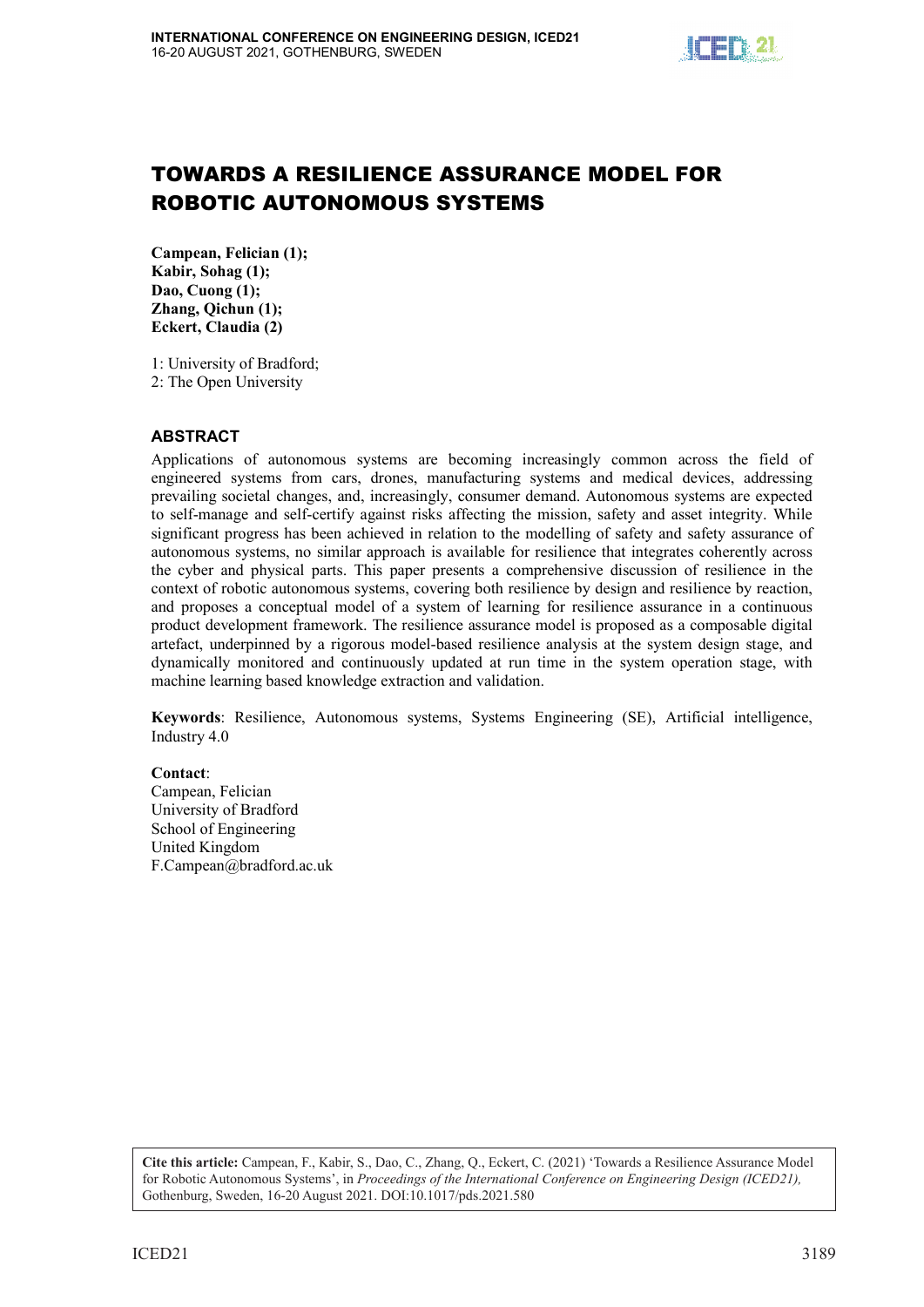## 1 INTRODUCTION

Since the term resilience was coined by [Holling \(1973\)](#page-9-0) as "the persistence of systems and of their ability to absorb change and disturbance and still maintain the same relationships between populations or state variables", the concept has gained traction to describe the ability of technical and human systems to maintain core functions while suffering adverse effects and then return to an accepted state of normality. While resilience in human system refers to the ability to adapt and keep going in the face of change and adversity, technical resilience focuses on the systems ability to maintain functionality such that they can fulfil their mission. Human and technical resilience come together in cyberphysical systems (CPS), which involve both human agents and technical systems, with varying degrees of autonomy. As long as humans are in control of cyberphysical systems, the onus is on humans to ultimately hold the responsibility to monitor and achieve resilience. Most of the research on the resilience of autonomous CPS has concentrated on the software systems, which are responsible for the autonomous control features, revolving around methodologies for assurance of dependability and system safety and security. These developments originated from concerns over safety-critical systems, both military and civil applications, for which the levels of integrity and assurance of the physical systems were well known, and proving safety of the autonomous control features under non-deterministic scenarios was required. Autonomous systems are becoming increasingly common across the range of applications, from cars, drones, manufacturing systems and medical devices, introduced to address prevailing societal changes, and, increasingly, consumer demand. In all cases, autonomous systems are expected to self-manage and self-certify against risks affecting the mission, safety and asset integrity. While such systems offer great potential for product innovation, their wider adoption by society depends upon the willingness of stakeholders (businesses, engineers, regulators, users) to engage with the development and operation / use, which is contingent upon the trust on their resilient behaviour. While significant progress has been achieved in relation to the assurance of safety and dependability attributes of autonomous CPS systems, there is no similar approach available for resilience. Specifically, we refer to a *resilience* 

*assurance* models that integrates coherently across the cyber and physical structure of the CPS system. This aim of this paper is to introduce a conceptual model for resilience assurance, underpinned by a system of digital artefacts implementing a Digital Resilience Assurance (DRA) model, to support the management of the system for resilience, as well as the communication of resilience with stakeholders. The work is underpinned by a comprehensive discussion of resilience as it applies to ubiquitous robotic autonomous systems (RAS), underpinning the definiton of the conceptual framework and model for resilience assurance based on DRAs, focussing on the integration of resilience within both the system design and system operation lifecycle phases. The ultimate aim is to pave the way towards a comprehensive framework for resilience assurance, underpinned by a methodological and modelling ecosystem, to guide the design, development and operation of future resilient autonomous systems. The paper starts with a review of existing concepts of resilience and assurance provision methods for

computational systems. Section 3 introduces the proposed framework for resilience assurance for RAS, and section 4 provides a succinct summary of impact and further research challenges.

### 2 RESILIENCE OF ROBOTIC AUTONOMOUS SYSTEMS

Robotic Autonomous Systems (RAS), such as autonomous cars, are CPS designed to perform tasks with a high degree of autonomy. An autonomous system is commonly associated with a computer / computational system that is able to make its own decisions and take its own actions, without human supervision or control [\(Fisher et al, 2021\)](#page-9-1). The architecture of a RAS includes a physical structure and computational element which control the system based on the continuous assessment of its interaction with the larger system of systems context. In most cases, RAS have significant interactions with human users and stakeholders in the operational phase. Human stakeholders define the mission (e.g. assigning destinations and journey specification to an autonomous car), as well as the potential interactions in the broader system-of-systems context (e.g. as pedestrians and other road users). The safety attributes of the system and the ability to provide assurance and guarantees for its safe operation are fundamental, and have been widely researched and discussed [\(Fisher et al, 2021\)](#page-9-1). While AI and software systems are the default decision-maker, many current systems have a hybrid supervisory architecture, where human operators are still the final authority in critical situations. Therefore, both the autonomous systems and human are critical elements of the resilience system. This critically depends on the efficiency of the interaction between humans and RAS, which ultimately underpins the trust humans place in it.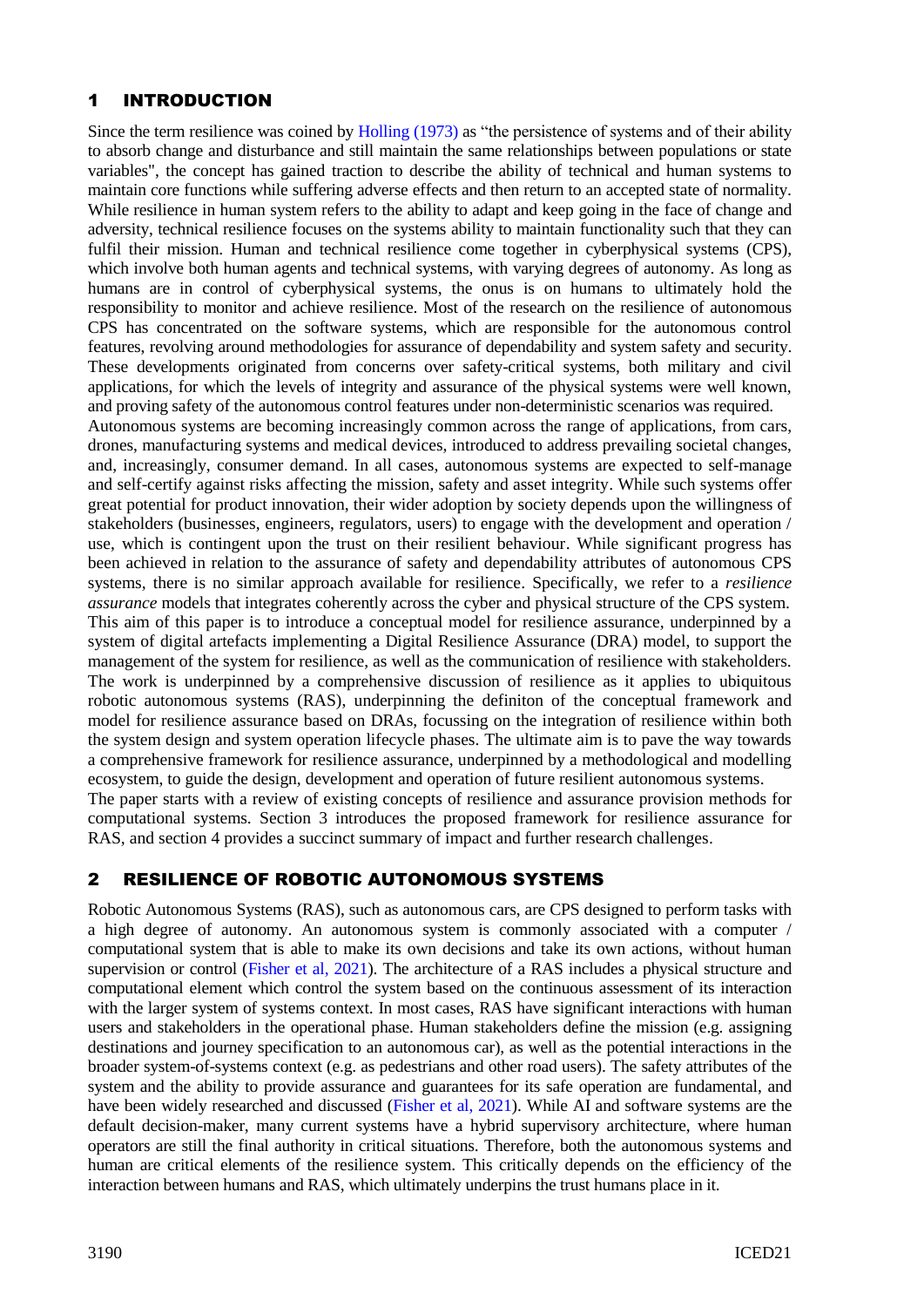#### **2.1 What is resilience?**

From the original area of ecology, approaches and definitions of resilience have proliferated widely. Generic definitions include the UN [\(2009\)](#page-9-2) resilience definition as "the ability of a system, community or society exposed to hazards to resist, absorb, accommodate to and recover from the effects of a hazard in a timely and efficient manner, including through the preservation and restoration of its essential basic structures and functions", and the US National Academy of Science definition as [\(Connelly et al, 2017\)](#page-9-3) "the ability to prepare and plan for, absorb, recover from, and more successfully adapt to adverse events". From an engineered systems point of view, [Hollnagel et al. \(2006\)](#page-9-4) provided the widely accepted definition of engineering system resilience as "the ability to adjust its functioning prior to, during, or following changes, disturbances, and opportunities, and thereby sustain required operations under both expected and unexpected conditions". Thus, the resilience of an engineered system is defined in a narrower, technical sense, in relation to the capability to monitor, anticipate and respond to events, and also to learn from the past and anticipate what could encounter in the future.

To make resilience an actionable concept it is important to relate resilience to other concepts that can be described and quantified. **Resilience attributes** are inherent characteristics of a resilient system [\(Flannery et al., 2018;](#page-9-5) [Gasser et al., 2019;](#page-9-6) [Mak & Clarkson, 2017\)](#page-9-7), including:

- *robustness*: the ability of a system to maintain its functional performance around the expected level, in the presence of endogenous and exogenous disturbances;
- *adaptability*: denotes the ability of a system to recover following a disturbance event through an internal change agent;
- *flexibility*: denotes the ability of a system to change to accommodate influences and disturbances in the future, through interaction with an external change agent or decision maker.

Other resilience attributes discussed in the literature include functional redundancy, resourcefulness, and rapidity, but these can be regarded as sub-attributes of the three main ones discussed above.

**Resilience capabilities** characterise a systems' response to expected and unexpected events, and include:

- *preparation* and *absorption* denoting the system readiness to overcome perturbations without much effort, before and during an event. They can be attained through enhancing the system robustness, e.g. event mitigation, reconfiguration or re-design, control and operation strategies.
- *adaptation* relates to changes in management approach enabled by learning from previous experience of disruptions events [\(Connelly et al,](#page-9-3) 2017)
- *recovery* quantifies the duration to return, partially or fully, to its normal function following a disruptive event [\(Jackson & Ferris, 2013\)](#page-9-8).
- *anticipation* to predict potential situations and future levels of control [\(Hollnagel, 2013\)](#page-9-9).

All resilience capabilities can generate a close-loop from preparation to anticipation that continuously evolves, and there is a recursive relationship between those elements in the evolvement process.

Taking the viewpoint of CPS systems resilience, [McDermott \(2019\)](#page-9-10) has proposed a taxonomy that revolves around *dependability*, which encapsulates a combined measure of reliability and trustworthiness. The reference dependability taxonomy defined by [Avizienis et al \(2004\),](#page-8-0) relating to the overall ability of a system to avoid service failures, and incorporating the interrelated metrics of *availability*, *reliability*, *vulnerability*, *safety* and *maintainability*, underpins much of McDermott's CPS resilience framework. He has further considered *security* and *confidentiality* as core components of dependability, to reflect the CPS systems exposure to cyber attacks.

However, it is useful to reflect that the classic definition of dependability, see for example [Ushakov](#page-9-11)  [\(1994\),](#page-9-11) emphasizes the capacity of the system to "perform its functions to within specified performance indices for the total duration of the mission"; this emphasizes the definition of the *mission* of the system and the *timescale* over which the dependability properties are expected in order to gain merited trust. This perspective is important in shaping the **operational context** for resilience; this includes: the *mission* with specific performance metrics and timescales defined by the human stakeholders; the perception of continuity of performance within specified levels that underpins *trust*; the *natural environment* and the *external events* that affect the operation of the system.

Figure 1 summarizes our framework for the definition of resilience of RAS. Like [McDermott \(2019\)](#page-9-10) we rely on the [NIST \(2016\)](#page-9-12) CPS definition and representation, underpinning the RAS resilience concept. Dependability provides objective metrics for characterising the resilience performance of a RAS, while resilience attributes and capabilities define the reliability behaviour of the RAS following a disturbance.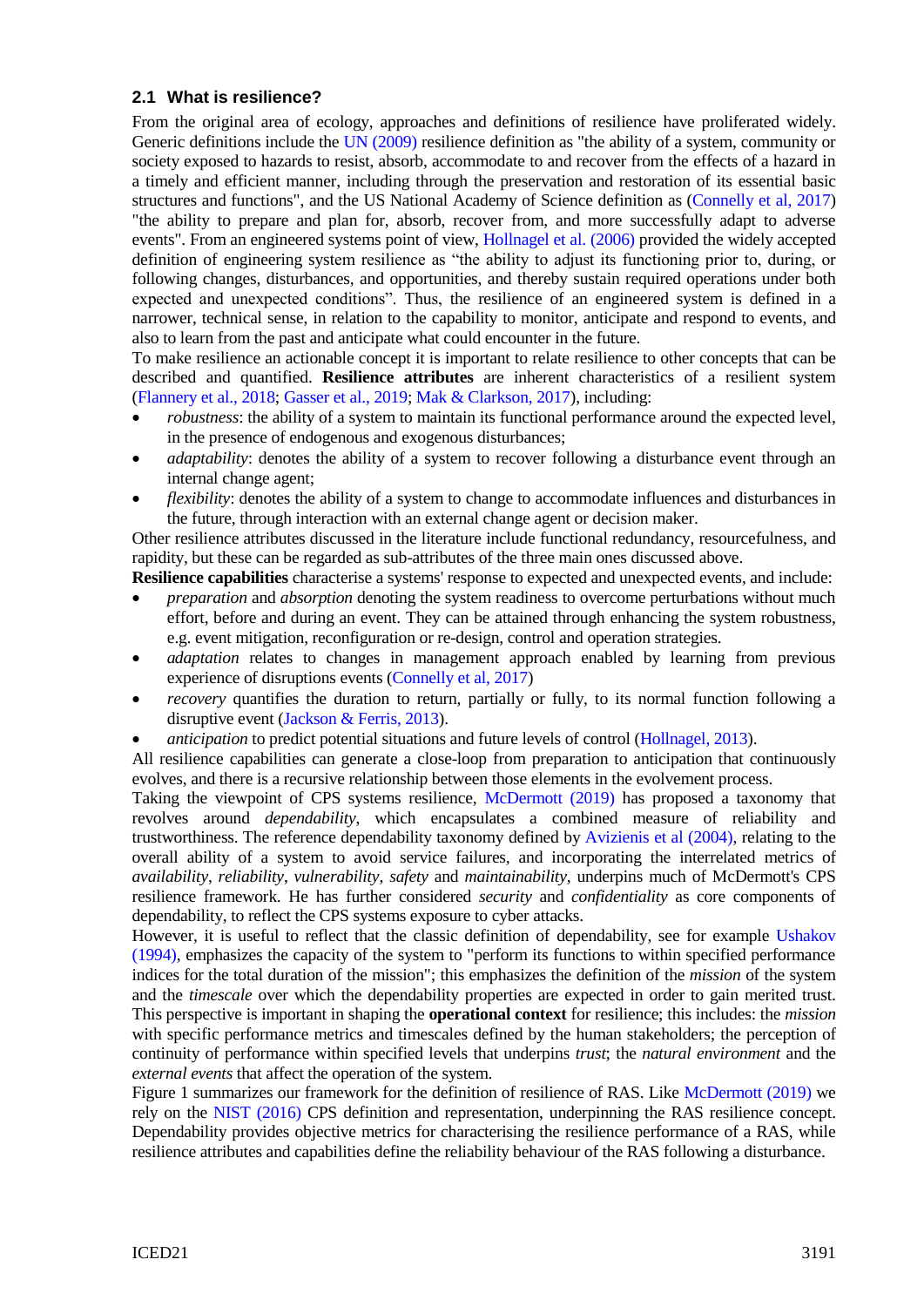Considering the challenges with the design and development of resilient RAS, [Bagchi et al \(2020\)](#page-8-1) distinguish between two primary aspects: (i) *resilience by design*, relating to the design effort to build in resistance to a large set of quantifiable perturbations; and (ii) *resilience by reaction*, which relates to the runtime reaction of the system that enables it to "bounce back" rapidly after a failure induced by a perturbation. Those aspects are intertwined, in the sense that RAS systems should be designed to incorporate resilience by reaction.



*Figure 1. Summary of resilience concepts*

### **2.2 Existing methods for Assurance Provision**

RAS are often part of self-adaptive autonomous systems (SAS), where multiple heterogeneous systems collaborate to achieve common goals, such as a vehicle in a convoy. These systems dynamically reconfigure in response to changes such as unexpected failures of components/subsystems, the continuous change in the context of operation, variable workloads, and physical infrastructures. SASs need to provide assurance about their conformance with functional and non-functional requirements.

For traditional non-adaptive systems, assurance is provided through design and development activities including verification, validation, testing, conformance to standards and certification. Safety assurances are often provided through safety arguments where safety goals are defined and rationales for believing that these goals are met are dependent on a variety of assumptions. These assumptions may include aspects like failure semantics and failure rates of both hardware and software components, operating context, the efficiency of the human operator to respond to events, etc. (Knight [et al, 2014\)](#page-9-13). In operation the physical system and its operating environments are monitored to see if any of these safety assumptions are violated. However, for SAS design-time assurance are no longer sufficient since it is based on static assumptions about constantly evolving behaviour.

Figure 2 illustrates a high-level classification of the commonly used methods for design time and run time assurances, clustered around the primary methods used, such as goal-oriented approaches, formal methods or model checking However, it is common that an approach uses multiple methods (see Calinescu [et al., 2018;](#page-8-2) [Cheng et al. 2014](#page-8-3) for a detailed discussion).

**Goal-oriented methods** use criteria for which assurances can be provided for CPS based on the stakeholders' expectation or regulatory standards. A high-level goal usually represents a system-level assurance claim, which is decomposed into lower-level goals (sub-claims) evidence can be gathered through monitoring, verification, testing, etc. Different formalisms or modelling language exist. For instance, RELAX [\(Whittle et al., 2009\)](#page-9-14) allows a textual language-based specification of goal models. Similarly, FLAGS, a KAOS-based goal modelling framework was proposed by [Baresi et al. \(2010\),](#page-8-4) which allows defining crisp goals using Linear Temporal Logic (LTL) and fuzzy goals using fuzzy logic. Goal Structuring Notation (GSN) [\(Kelly and Weaver, 2004\)](#page-9-15) is another community standard widely used to specify assurance cases in the form of goal models.

**Model checking** is widely used for hardware and software systems to verify that certain properties hold for all reachable system states. Model checking approaches use formal logic such as Computational Tree Logic or LTL. For instance, [Cámara et al. \(2015\)](#page-8-5) used probabilistic model checking to maintain trustworthy service delivery in the variable operating environment. [Filieri et al. \(2011\)](#page-9-16) propose a runtime probabilistic model checking approach to detect harmful system reconfigurations. [Kwiatkowska et al.](#page-9-17)  [\(2009\)](#page-9-17) used probabilistic model checking for reliability analysis.

**Formal methods** utilise graph-based formalisms to enable rule-based analysis and verification of system properties. For instance, [Becker et al. \(2006\)](#page-8-6) used a graph transformation method for safety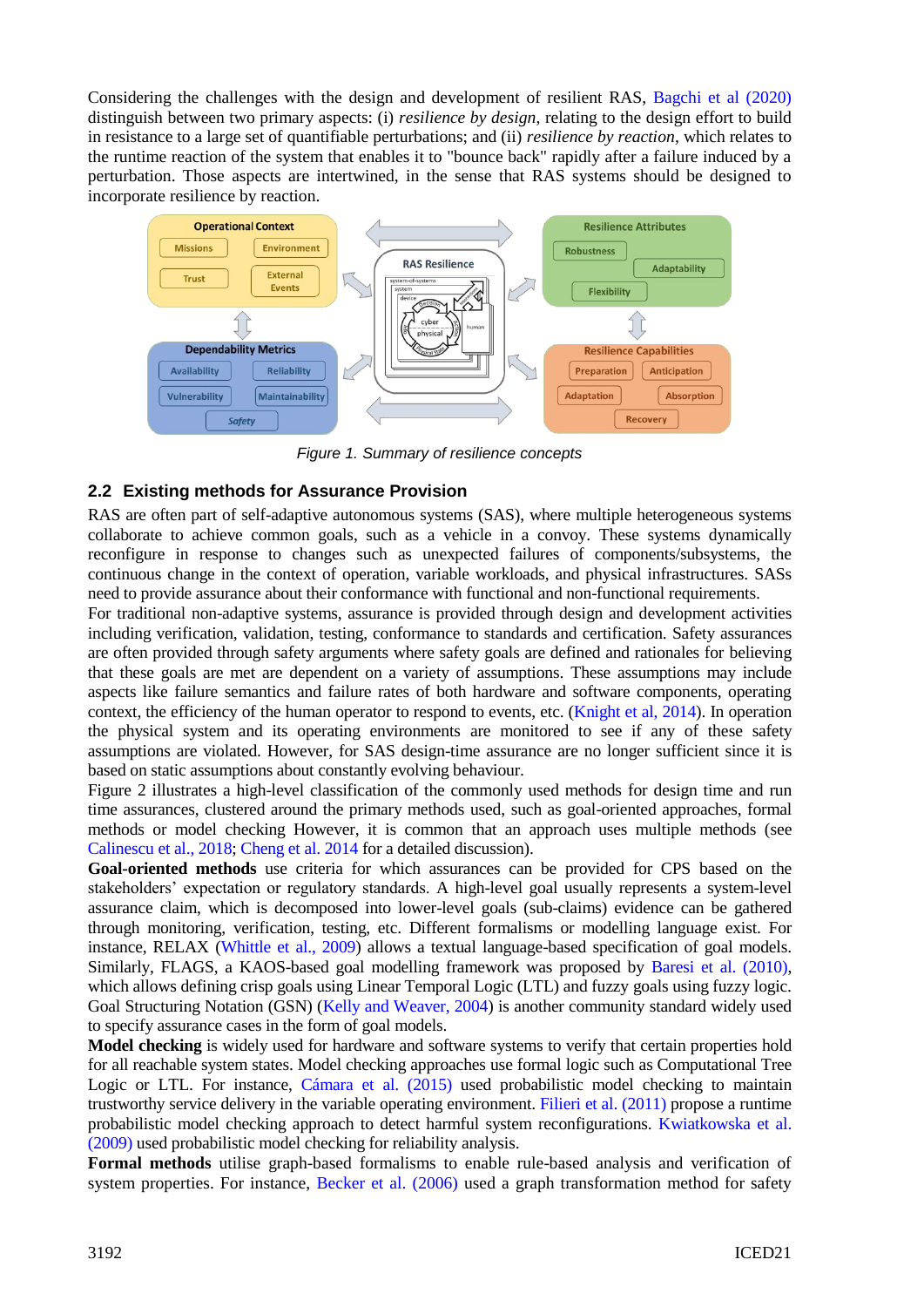assurance of multi-agent systems, where the correctness of the high-level abstract model of SAS was checked through invariant-checking and simulation techniques. To allow for the uncertainty of behaviour and operation environment various approaches have been suggested: combining design-time analysis techniques with runtime verification techniques [\(Rushby, 2008\)](#page-9-18); safety contracts and safety cases [\(Calinescu et al., 2018;](#page-8-2) [Schneider and Trapp, 2013\)](#page-9-19); modular and composable safety guarantee models of Digital Dependability Identities (DDIs) [\(Schneider et al., 2015\)](#page-9-20), which contains all the information required to uniquely define the dependability properties of the system or the component. The DDI of multiple components can be hierarchically combined to form the safety guarantee model of the whole system [\(Kabir and Papadopoulos, 2020\)](#page-9-21).

| <b>Assurance Methods</b>                                                                               |                                                                                |                                                                           |                                                                       |
|--------------------------------------------------------------------------------------------------------|--------------------------------------------------------------------------------|---------------------------------------------------------------------------|-----------------------------------------------------------------------|
| Goal-Oriented Methods                                                                                  | Model checking                                                                 | Formal methods                                                            | <b>Automatic Test Case Generation</b>                                 |
| Techniques used:<br>Goal Structuring Notation (GSN);<br>RELAX language; FLAGS-a KAOS                   | Techniques used:<br>Markov models, Petri Nets, graph<br>transformation system, | Techniques used:<br>Graph-based formalisms                                | Techniques used:<br>Evolutionary algorithms                           |
| goal modelling framework<br>Non-functional properties assured:<br>Safety, Reliability, Maintainability | Non-functional properties assured:<br>Safety, Reliability, Resilience          | Non-functional properties assured:<br>Safety, liveness, deadlock-freeness | Non-functional properties assured:<br>Safety, Reliability, Resilience |

*Figure 2. High-level classification of the assurance provision methods*

**Testing** is used as a standard approach to verify that a system is behaving as expected in a known number of situations. However, it can be difficult to dynamically generate test cases applicable to the SAS evolving operational context and goals. To automatically generate test cases for the assurance of SAS, goal-based evolutionary optimisation [\(Nguyen et al, 2012\)](#page-9-22) of the system behaviour under uncertainty can be employed [\(Fredericks et al., 2013\)](#page-9-23); however, this cannot guarantee that test cases cover all possible scenarios. [Fredericks et al. \(2014\)](#page-9-24) proposed an evolutionary approach for runtime adaptation to evolving operating conditions to ensure that test cases are relevant to the current operating conditions.

In summary, the definition of the RAS resilience of RAS including attributes, capabilities and objective metrics concerning dependability and the overview of existing assurance provision methods provides the necessary underpinning for the development of a comprehensive framework for resilience assurance through verification of multiple metrics while considering different perspectives of the system operation.

### 3 PROPOSED FRAMEWORK FOR RESILIENCE ASSURANCE OF ROBOTIC AUTONOMOUS SYSTEMS

Based on the review of relevant related work, we first provide a deeper discussion of key challenges and requirements for a system of resilience assurance, before introducing our proposed models.

### **3.1 Challenges and Requirements for a RAS model of resilience assurance**

RAS resilience hinges around "*mission*" and "*duration*" to demonstrate dependability. For example, an autonomous vehicle is expected to provide assurance for specific events in the short term, like joining a platoon of vehicles, or passage over a level crossing (where safe mission achievement depends both on the assurance that the vehicle will not break down as well as other vehicles not breaking down). From a computational dependability modelling perspective, this could be addressed with the DDI framework described in section 2.2. However, for the medium and long term operation and use, providing resilience assurance is much more problematic. For example, a family, who acquires an autonomous vehicle to drive their children to school needs to be assured that the vehicle safely navigates the traffic, and that their child arrives at school reliably on time, but also that this arrangement will work for whole school year. This also emphasizes that for human stakeholders it is not only important that the system is resilient, but also that *they perceive the system to be resilient*. For example, the parents need to be assured that the vehicle can deliver the school commuting mission and that the child in the vehicle must not be upset by strange noises or seemingly dangerous manoeuvres.

To enable the user to trust that the RAS is "fit for purpose", a deeper understanding of the mission parameters and specifications is required, as resilience assurance needs to reflect on all priorities of the stakeholders, and not just the safety and security. Therefore, the design and development of RAS must be underpinned by a deep understanding of the mapping of missions to system functions and requirements, integrated with the architecture development based on model-based systems engineering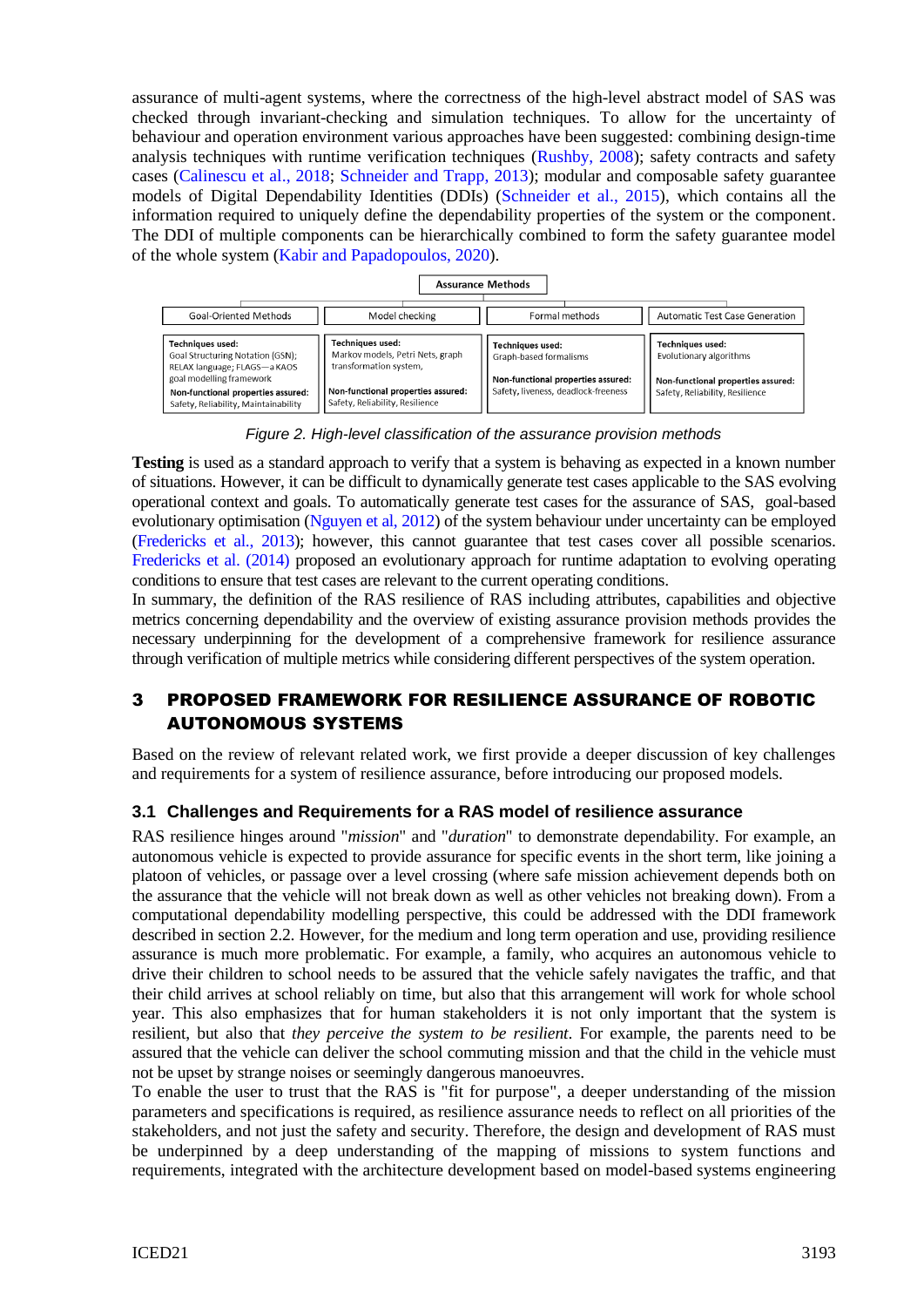(MBSE). Taking a security attribute perspective, [McDermott \(2019\)](#page-9-10) proposed a resilience analysis model and a design flow for resilience, which integrates systematic function decomposition modelling with device design and installation. This task is however much more complicated owing to the iterative development of complex systems such as vehicles, where the physical architecture is well established through decades of evolution, and the autonomous control features are attached to an existing structure. This results in a very complex and dynamic *within-system interactions*, very often hard to trace and leading to emergent behaviour from within the system.

Such issues have been so far less consistently considered by the RAS dependability research, which mainly focusses on the complexity of external interactions in a system-of-systems context. However, there is growing recognition in industry that the trade-off between safety and availability has become critical to the development of automated driving [\(SaFAD, 2019\)](#page-9-25) and that global reliability models for the systems are a priority for research and development, as highlighted by the industry review of reliability research challenges [\(Campean et al, 2020\)](#page-8-7). In particular, understanding and modelling the behaviour of complex heterogeneous systems including both physical and artificial intelligence AI / machine learning (ML) "black box" components was highlighted as a priority by industry stakeholders. There are two fundamental aspects to this:

- 1. **Integration:** The impact of the physical system reliability and robustness on the performance of AI/ML components and thus the validity of the assurance of the system overall is critical. At present AI/ML systems largely focus on uncertainty associated with external interactions and are less adept at dealing with endogenous uncertainty, e.g. the state of health of both the sensors (and thus credibility of sensor data) and physical system. Physical systems degrade over time, and degradation monitoring is often problematic given the dynamic nature of systems behaviour and the sensing limitations for lower value RAS (including autonomous vehicles). Systems health management (including diagnostics and prognostics) are not currently systematically integrated with the dependability of autonomous control features.
- 2. **Obsolescence**: some physical subsystems are expected to last a very long time, whereas sensors and software will have much shorter design life. While updates to the system (e.g. software updates - including to ML/AI black box components) provide enhanced functionality and refinement, this is often done by exploiting resources within the system, with the effect of creating linkages between systems hitherto unconnected. For example, advanced autonomous navigation features within a vehicle are underpinned by complex linkages between propulsion, braking, chassis and body systems, which in the physical systems domain have been developed and engineered by independent teams. In systems resilience terms, this has two potential consequences: (i) the impact of the actual behaviour of the physical systems on the robustness of the autonomous feature needs to be thoroughly evaluated (as discussed at point (1) above); and (ii) the introduction of new dependencies within the system, introduces new vulnerabilities, and potential impact on the adaptability and flexibility of the system to recover from a significant external disturbance. Therefore, open evolution of a complex system can be regarded as a pathway for degradation of a complex autonomous system [\(Campean et al, 2020\)](#page-8-7), which needs to be both tested and monitored.

### **3.2 Framework for resilience assurance**

Given the open evolving nature of the architecture of RASs, the separation between "design time" and "run time", underpinning conventional approaches to assurances and guarantees in safety, dependability and reliability, does not provide a realistic representation of the distribution of the design and development effort. Our proposed framework for resilience modelling and assurance by design includes a continuous iteration between the system analysis and design and the system operation phase, as illustrated in Figure 3. This iteration is necessary to enable learning from the operational phase to feed into upgrades and refinements for the run time as well as future design iterations. We have therefore indicated a distinction between activities impacting "resilience by design" and "resilience by reaction". As discussed by [McDermott \(2019\),](#page-9-10) resilience analysis of complex CPS / RAS must be underpinned by a rigorous systems engineering process. The systematic and rigorous model based resilience analysis (MBRA) approach must establish a consistent and traceable linkage across the layers of analysis including: (i) the user centric *mission objectives* and goals; (ii) the use-case or event specific *operational tasks* that are expected to be associated with the mission; (iii) the structural decomposition of the s*ystem functions*, including functional and non-functional requirements and specifications associated with

operational tasks and mission goals / objectives; and (iv) the system *structure*, including both physical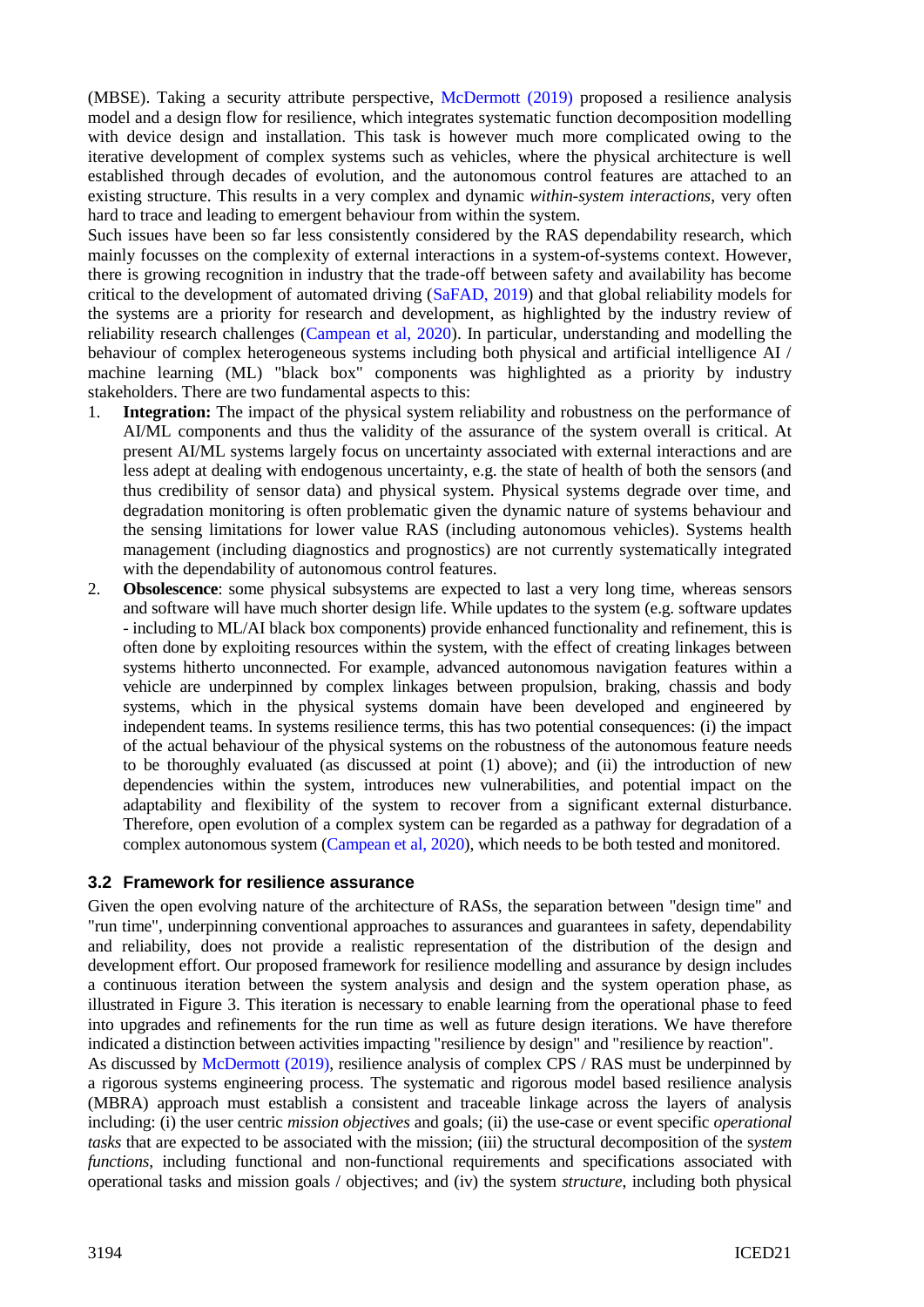and cyber/information assets, that provide the behaviours required to achieve the functional requirements and specifications. Identification of the linkages within the system can be challenging given the increasing multi-disciplinary complexity, but it is required in order to evaluate the resilience attributes of flexibility and adaptability. Evaluation of the robustness attributes is underpinned by the modelling of system behaviour in relation to the dynamics of the interaction exchanges with other systems within the system-of-systems context, also taking into account the internal state of the system to account for degradation and internal faults. On a model basis, this can be supported by methodologies and tools for function failure analysis, including fault propagation, e.g. FMEA, FTA, hazard analysis. Ultimately, this facilitates a robustness driven analysis of the minimum set of information inferred from sensors data to evaluate the current state and capability of the system, i.e. robust self- and environment-awareness, also providing the "minimum data set for reliability" [\(Campean et al, 2020\)](#page-8-7).



*Figure 3. Framework for resilience of RAS*

The system functional decomposition illustrated in Figure 3 (left side; this is a generalisation of the decomposition proposed by [McDermott](#page-9-10) (2019)), also provides the compositionality structure required for a resilience assurance model. Thus, resilience assurance is underpinned by the robustness (or dependability) assessment of the system in relation to the set of functions  $F_i$ , which are required in order to assure the behaviour required for the set of operational tasks (or events)  $T_j$ , required by the mission  $O_k$ , given the assumed range of values of parameters describing the interactions with the external systems including the environment. This model of resilience assurance is bounded to the set of operational tasks or events defined in association with the missions (with defined performance indices and timescales expected by the stakeholders) for which the system has been design for.

As the system is commissioned to the operational phase, with a specific mission and the associated set of use cases, a set of *digital resilience assurance* (DRA) certificates will be issued by the system, based on the evaluation of the current internal state (including the expected evolution over the duration of the mission) and expected range of operational conditions (quantified by the range of interaction parameters values). During operation, the key internal and external parameters need to be monitored to identify the ongoing operational conditions, to update the resilience assurance in relation to the current conditions. This can be achieved with machine learning (ML) data driven diagnostics and prognostics, underpinned by the knowledge structures (e.g. knowledge graphs) available from the system MBRA model. The systems of dynamic DRAs would enable the system to anticipate future events and operational scenarios, and thereby notify the users about the potential changes in the assurance. It also enables the system to *learn* automatically by extracting knowledge from the ML analysis of the data streams, e.g. with ML supported dynamic knowledge graphs. This knowledge could lead to updates of the models underpinning the runtime control strategies to optimise the performance of the system, update the definition of the use case scenario parameters (either the definition of the range of values of the parameters, or identifying situations where the robustness of the use case models is unacceptable), as well identification of new linkages in the system (e.g. unintended linkages following a software upgrade), which might lead to undesired and unpredicted behavioural effects. Essentially, the MLbased knowledge extraction model monitors the integrity (i.e., completeness and correctness) of DRAs, and when shortcomings of the DRAs integrity are detected, alerts will be issued with a traceable set of diagnostics leading to the current state. This will prompt for an advanced warning to the supervisory control strategy system, which could react with an appropriate range of actions depending on the severity, likelihood and dynamics / timing of the negative effects potentially evolving from the current state. This could include immediate triggering of model-predictive control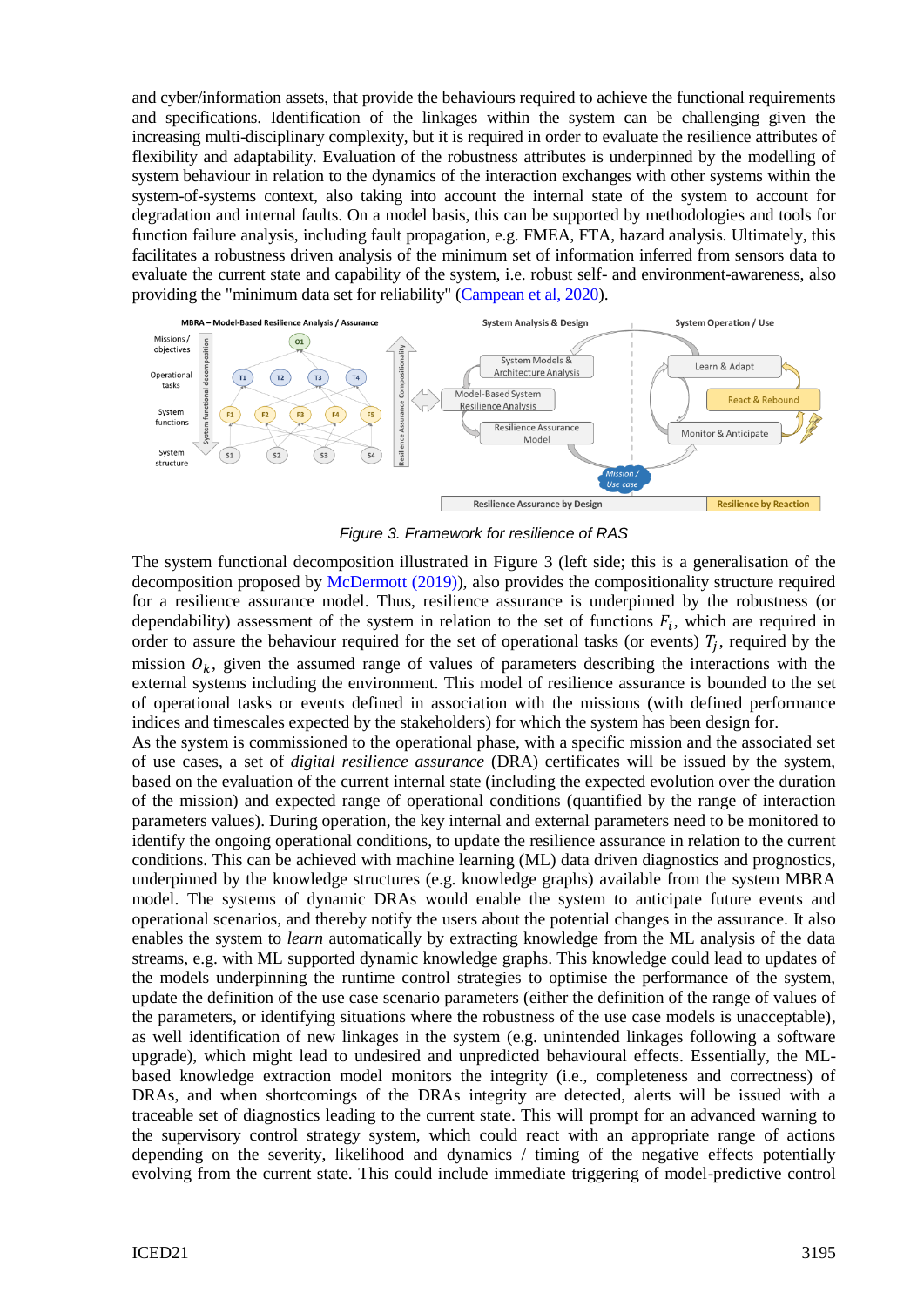routines for robust fail safe in the face of an impending disruption, or adaption of the control strategy to address weaknesses in the system to avoid the evolution towards a critical state.

### **3.3 Integrated RAS lifecycle model centred on resilience assurance**

The concept of digital resilience assurances (DRAs) underpinned by the MBRA at the system analysis and design phase, coupled with dynamic monitoring of DRAs in system operation, affords the opportunity to conceptualise an integrated model for the design, development and operation of RAS centred on resilience assurance, illustrated by the proposed framework for in Figure 4.



*Figure 4. RAS lifecycle process model as a system of learning for resilience assurance*

The model in Figure 4 reflects a continuous product development paradigm, which is necessary to reflect the open development nature of CPS in general and RAS in particular. This is consistent with the open evolving architectures of RAS prevalent in applications across the engineering fields, reflecting both evolving compositionality of the system, as well as the result of upgrades to the system (mostly software, but also hardware) throughout the life of the system. The *system analysis and design* phase (the left loop in Figure 4) consists of iterations of system architecture analysis, system resilience analysis and resilience assurance models, validated through resources available at design time (with a combination of physical systems tests, and model- / software- / hardware-in-the-loop, driven by use case data and models of the system and the environment, as well as manufacturing data of the system), and using the methods described in section 2.2. Once the system is released for use (either initial release or any system update), the *system operation* loop summarises the cycle of activities involved in the management of system centred on resilience. This starts with the issue of a system of DRAs to reflect the capability of the system in relation to the current mission and state of the system, communicated to the stakeholders. The dynamic management of DRAs needed to reflect the ensemble of stochastic uncertainties in the system operation is supported by data-driven and MBRA-enabled ML, with automatic knowledge extraction capability for online learning. The DRAs provide an effective formal mechanism for system monitoring, communicated in real time to users and stakeholders. The DRA governance provides an effective mechanism to anticipate disruption, facilitating the react and rebound control mechanisms. The traceable DRA diagnostics based on data-driven ML facilitate online learning, which supports system adaptation in real time, as well as data and models feedback for the system analysis and design loop - supporting future upgrades. The continuous iterations around and between the system design and operation loops, indicated by the external loop arrows in the model diagram in Figure 4, provide a comprehensive and integrated conceptual model for the RAS lifecycle. Taking the point of view of the vertical integration within the socio-technical context of RAS, this model can be perceived as a *system of learning for resilience assurance*. This vision is based on multiple dimensions, of which the principle one is the relationship between the users and other human stakeholders, which is one of mutual learning that ultimately revolves around the perception of *trust* in the RAS. The proposed DRA system provides a solution for communication about resilience to facilitate trust.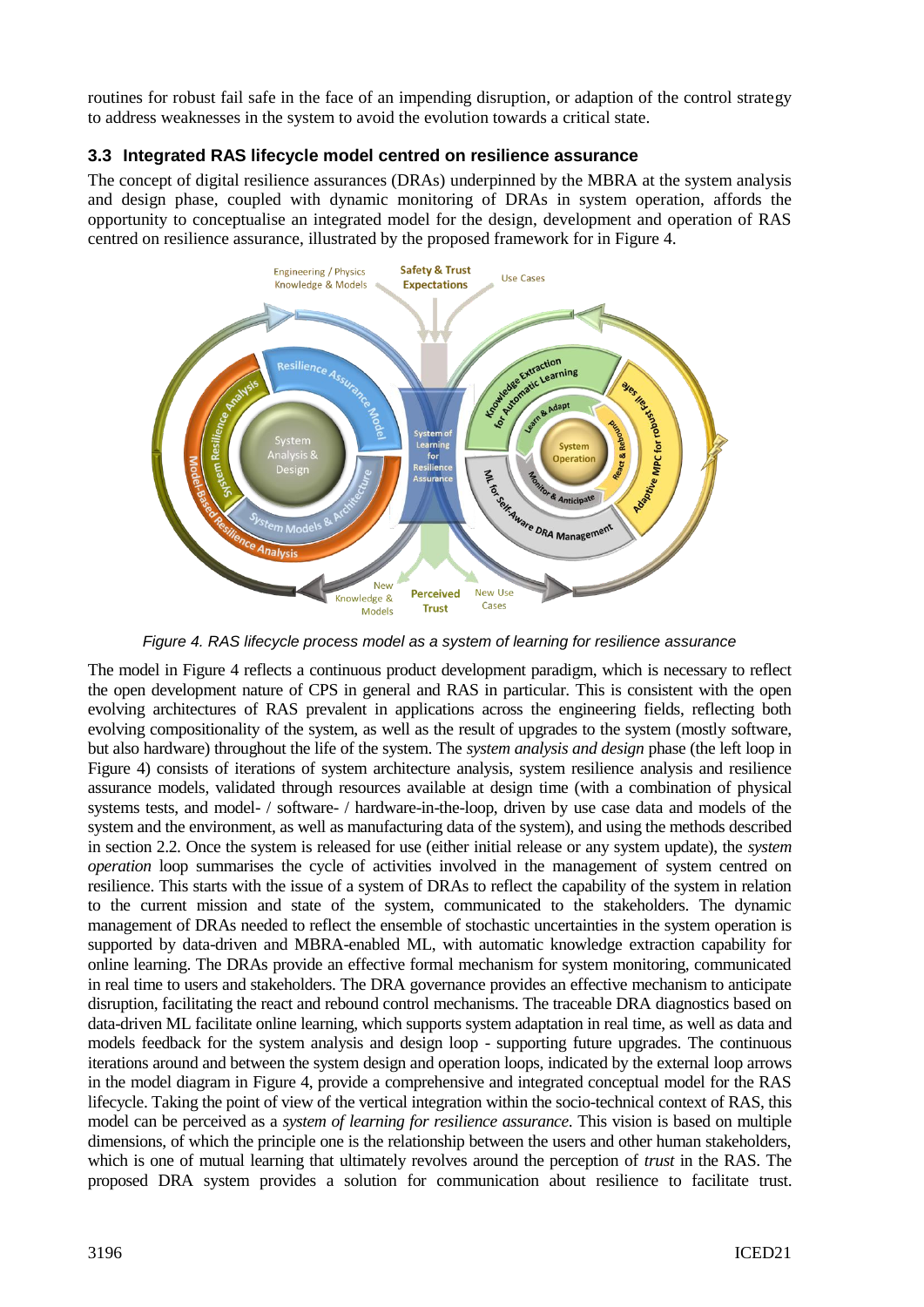Information about new use cases and enhanced system knowledge and models, do not only inform development of future systems, but are also fundamental to enhancing trust for the RAS engineering and development stakeholders.

### 4 DISCUSSION, CONCLUSIONS AND FURTHER WORK

The main contribution of this paper is the introduction of a conceptual framework and model for resilience assurance of future ubiquitous robotic autonomous systems. The cornerstone of the proposed approach is the system of Digital Resilience Assurances (DRAs), which provide the backbone of the communication about resilience between the system and its stakeholders. From the point of view of their computational implementation, the DRAs are conceptually similar to the DDIs developed for dependability of autonomous systems. However, the broader focus on resilience capability of the system requires the DRAs to integrate both the current state of the system in light of the time-dependent degradation in capacity of the system (both physical and software) to react to mission and environment events, as well the characteristic of the threat or attack. Current research in CPS resilience tends to focus on the latter (see for example [Moura & Hutchinson \(2019\)](#page-9-26) and [Bagchi et al \(2020\)\)](#page-8-1), with a primary concern for the software systems. As RAS become increasingly common for more diverse applications, the users' and stakeholders' trust in the resilience of the systems will depend on their experience of the system, and the way the system is able to fulfil the expected "fit for purpose" criteria. From a user perspective, the physical interactions are still likely to have a high bearing on the overall experience. We see that the integrated approach to both physical and cyber systems is essential, and the discussion in this paper emphasizes the need for interdisciplinary engagement around resilience of RAS.

Further research aims to develop and validate models and blueprints for DRAs, and the MBRA ecosystem of methods and tools, validated with case studies. The implementation and management of DRAs in conjunction with a data-driven ML ecosystem coupled with the MBRA for monitoring system robustness and efficient integration of automatic learning, also provides scope for further research. While we recognise that there is a wealth of research in ML based resilience and dependability, e.g. summarised in review papers such as [Moura & Hutchinson](#page-9-26) (2019), for this paper we limited the scope to the development of the conceptual aspects of the resilience assurance model and DRAs.

The system of learning for resilience assurance provides an important model for the integration of RAS lifecycle view based on a continuous product development paradigm, with the broader socio-technic systems perspective of users and stakeholders, where the trust in resilience of the system is ultimately evidenced. This broader context reveals the further significance of the proposed DRAs to provide a general mechanism for both managing the resilience behaviour of the system in operation, as well as the communication about resilience within the socio-technical context of the system. Ultimately, we see the impact of the proposed framework in guiding the development of future resilient autonomous systems.

#### **REFERENCES**

- <span id="page-8-0"></span>Avizienis, A., Laprie, J., Randell, B., Landwehr, C., (2004). Basic concepts and taxonomy of dependable and secure computing. IEEE Trans. Dependable Secure Comput. 1, 11–33[. https://doi.org/10.1109/TDSC.2004.2](https://doi.org/10.1109/TDSC.2004.2)
- <span id="page-8-1"></span>Bagchi S. et al. (2020). Vision Paper: Grand Challenges in Resilience: Autonomous System Resilience through Design and Runtime Measures, IEEE Open Jrnl Comp Soc, 1:155-172, <https://doi.org/10.1109/OJCS.2020.3006807>
- <span id="page-8-4"></span>Baresi, L., Pasquale, L., & Spoletini, P. (2010). Fuzzy goals for requirements-driven adaptation. In 18th IEEE International Requirements Engineering Conference, pp. 125-134, IEEE[. https://doi.org/10.1109/re.2010.25](https://doi.org/10.1109/re.2010.25)
- <span id="page-8-6"></span>Becker, B., Beyer, D., Giese, H., Klein, F., & Schilling, D. (2006). Symbolic invariant verification for systems with dynamic structural adaptation. In Proc 28th Int Conf Soft Eng,<https://doi.org/10.1145/1134285.1134297>
- <span id="page-8-2"></span>Calinescu, R., Weyns, D., Gerasimou, S., Iftikhar, M. U., Habli, I., & Kelly, T. (2018). Engineering trustworthy self-adaptive software with dynamic assurance cases. IEEE Trans Soft Eng, 44(11), 1039-1069. <https://doi.org/10.1109/tse.2017.2738640>
- <span id="page-8-5"></span>Cámara, J., de Lemos, R., Laranjeiro, N., Ventura, R., & Vieira, M. (2015). Robustness-driven resilience evaluation of self-adaptive software systems. IEEE Trans Dep & Secure Computing, 14(1), 50-64. [https://doi.org/10.1109/tdsc.2015.2429128](https://doi.org/10.1109/TDSC.2015.2429128)
- <span id="page-8-7"></span>Campean, F, Delaux, D, Sharma, S., Bridges, J., (2020) Reliability Research Roadmapping Workshop: Implications for Engineering Design, Proc Des Soc,<https://doi.org/10.1017/dsd.2020.337>
- <span id="page-8-3"></span>Cheng, B.H., Eder, K.I., Gogolla, M., Grunske, L., Litoiu, M., Müller, H.A., Pelliccione, P., Perini, A., Qureshi, N.A., Rumpe, B. and Schneider, D. (2014). Using models at runtime to address assurance for self-adaptive systems. In Models@ run. time, pp. 101-136[. https://doi.org/10.1007/978-3-319-08915-7\\_4](https://doi.org/10.1007/978-3-319-08915-7_4)